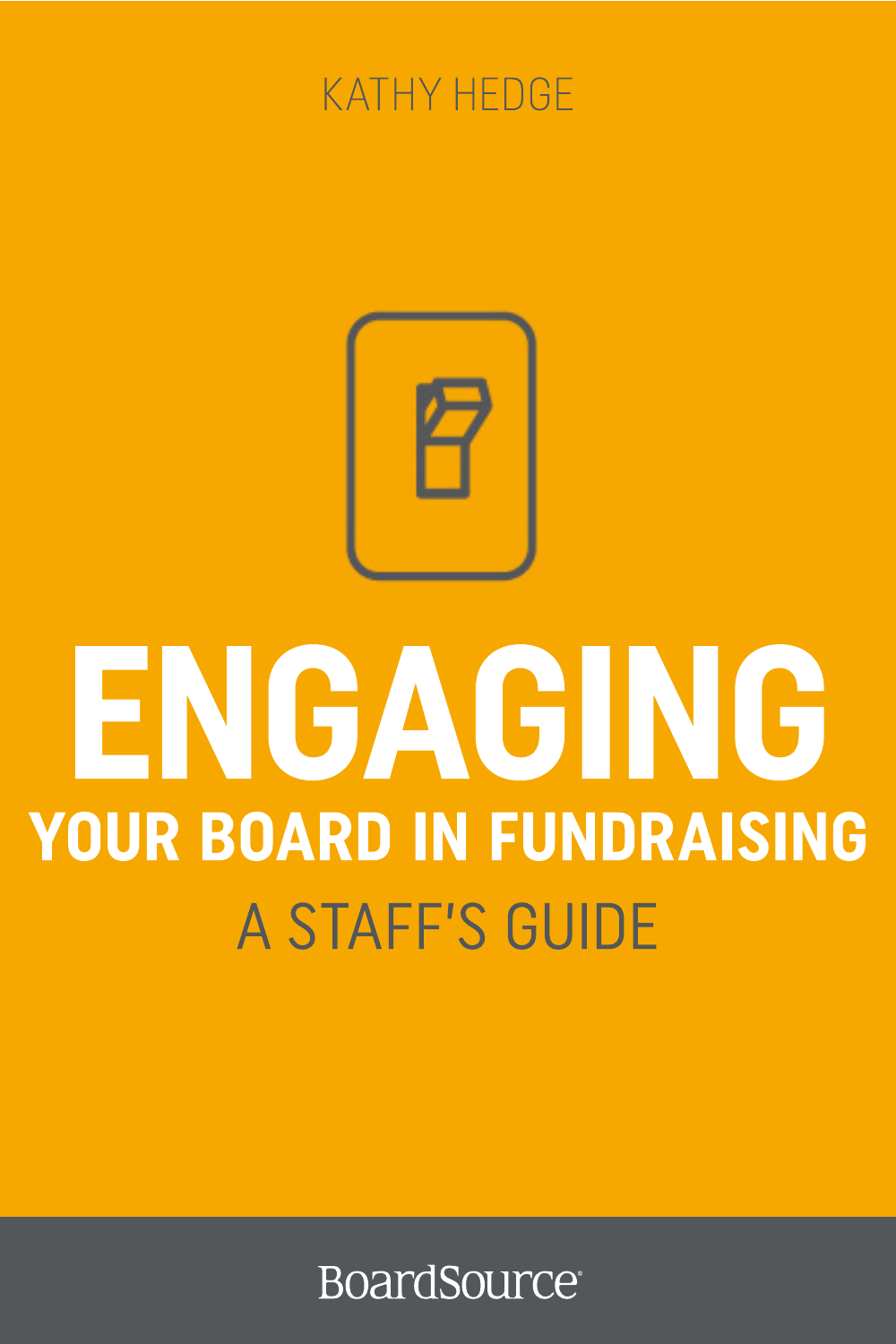Library of Congress Cataloging-in-Publication Data

Hedge, Kathy.

Engaging your board in fundraising : a staff's guide / Kathy Hedge.

pages cm

Includes bibliographical references.

ISBN 1-58686-145-X

1. Fund raising. 2. Boards of directors. 3. Nonprofit organizations-- Management. I. Title.

HV41.2.H426 2014

658.15'224--dc23

2014003375

© 2014 BoardSource. ISBN 1-58686-145-X

Published by BoardSource 750 9th Street, NW, Suite 650 Washington, DC 20001

This publication may not be reproduced without permission. Permission can be obtained by completing a request for permission form located at [www.boardsource.org.](http://www.boardsource.org) Revenue from publications sales ensures the capacity of BoardSource to produce resources and provide services to strengthen the governing boards of nonprofit organizations. Copies of this book and all other BoardSource publications can be ordered by calling 800-883-6262. Discounts are available for bulk purchases.

The views in each BoardSource publication are those of its author, and do not represent official positions of BoardSource or its sponsoring organizations. Information and guidance in this book is provided with the understanding that BoardSource is not engaged in rendering professional opinions. If such opinions are required, the services of an attorney should be sought.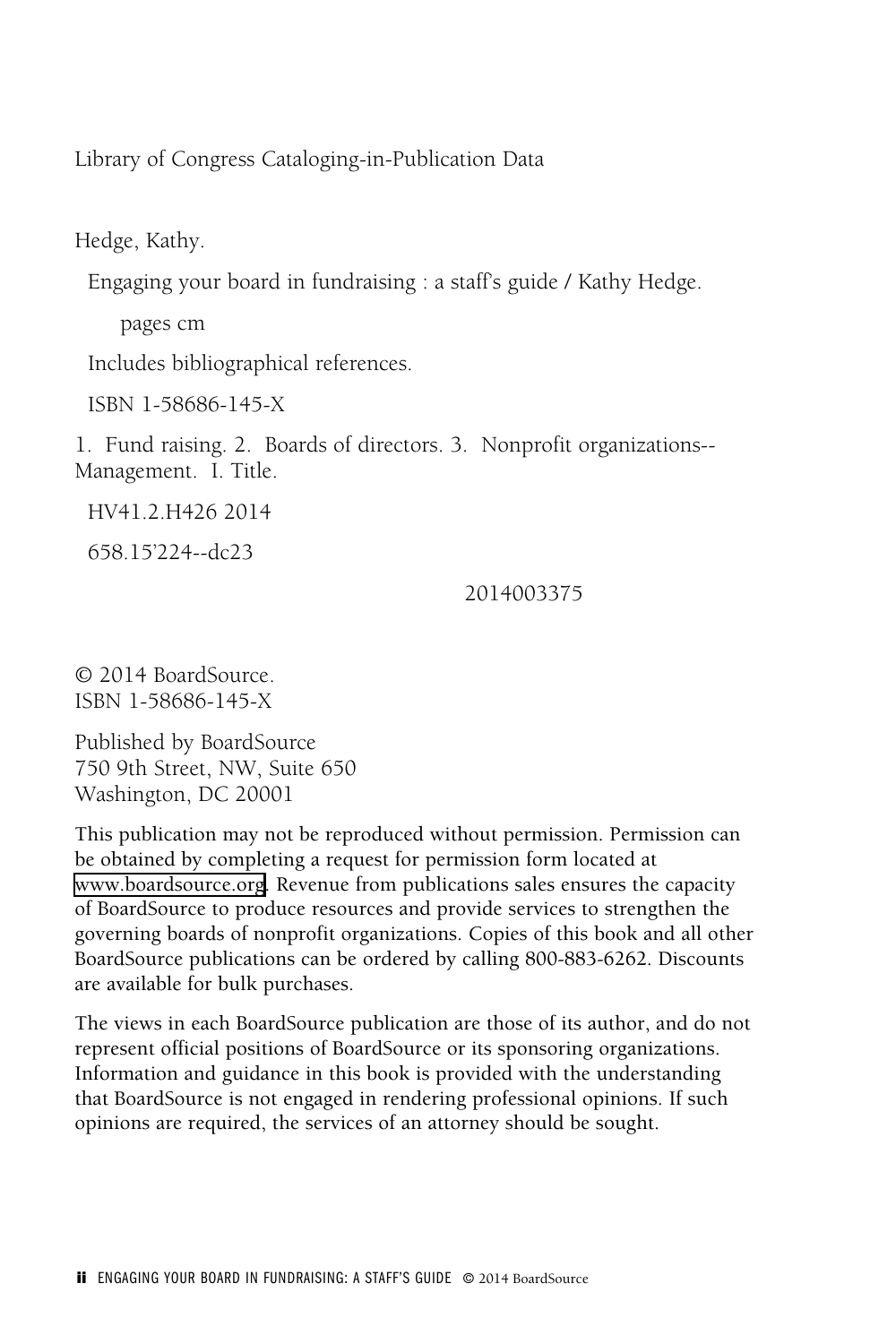# **BoardSource**

Empowering Boards. Inspiring Leadership.

BoardSource envisions a world where every social sector organization has the leadership it needs to fulfill its mission and advance the public good. Our mission is to inspire and support excellence in nonprofit governance and board and staff leadership.

Established in 1988, BoardSource's work is grounded in the fundamental belief that boards are critical to organizational success. With decades of hands-on experience working with and supporting nonprofit boards, BoardSource is the recognized leader in nonprofit governance and leadership, and a go-to resource for nonprofit board and executive leaders. BoardSource supports a broad and diverse cross-section of social sector organizations with

- leadership initiatives addressing key opportunities and issues within the nonprofit sector
- research and benchmarking of board composition, practices, and performance
- membership and board support programs
- customized diagnostics and performance assessment tools
- a comprehensive library of topic papers, publications, and downloadable infographics, tools, templates and more
- live and virtual education and training
- governance consultants who work directly with nonprofit leaders to design specialized solutions to meet an organization's needs
- a biennial conference that brings together approximately 800 board leaders for two days of learning and sharing

#### A note to our global readers:

The need for effective board leadership and governance knows no geographic boundaries, and BoardSource is committed to strong social sector board leadership and governance around the globe. While BoardSource uses United States laws and policies as the legal framework for our resources and recommendations, most of our resources do not focus on legal matters but rather on good governance practices, making them relevant to organizations working outside of the United States. We do suggest, however, that you refer to applicable laws in your country regarding financial reporting and other legal and transparency issues.

BoardSource is a  $501(c)(3)$  organization.

For more information, please visit our website at boardsource.org, e-mail us at mail@boardsource.org, or call us at 800-883-6262.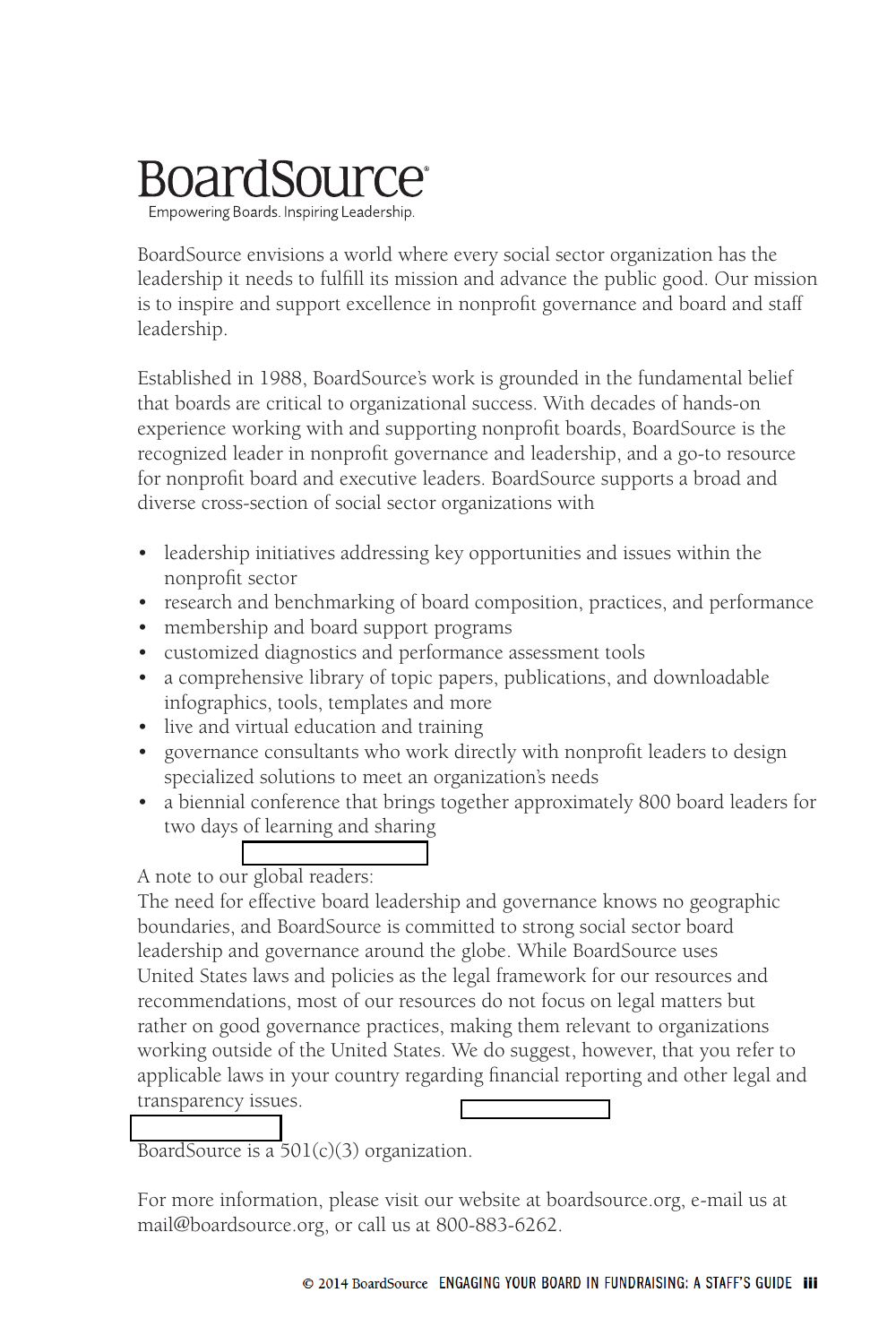| <b>FOREWORD</b>                                                      | 1  |
|----------------------------------------------------------------------|----|
| <b>ACKNOWLEDGMENTS</b>                                               | 3  |
| <b>INTRODUCTION: FRAMING THE PROBLEM READ THIS CHAPTER FIRST!</b>    | 7  |
| How Are We Missing the Mark?                                         | 8  |
| Support Your Board Members' Intrinsic Motivation                     | 10 |
| Who Should Read This Book                                            | 11 |
| The Road Map for This Book                                           | 11 |
| Wanted - Your Feedback!                                              | 13 |
| <b>CHAPTER 1: THE PREREQUISITES</b>                                  | 15 |
| Know Your Staff Capacity to Invest                                   | 15 |
| Be Clear about Fundraising Expectations                              | 17 |
| Demonstrate a Baseline Level of Organizational Capacity              | 21 |
| <b>CHAPTER 2: CONNECT TO MISSION</b>                                 | 23 |
| Bring Mission into Meetings                                          | 23 |
| Take Board Members to the Mission                                    | 26 |
| <b>CHAPTER 3: ARTICULATE HOW FUNDING WORKS FOR YOUR ORGANIZATION</b> | 31 |
| Explain the Funding Mix                                              | 31 |
| Help Your Board Own the Discussion                                   | 35 |
| <b>CHAPTER 4: BUILD RELATIONSHIPS WITH BOARD MEMBERS</b>             | 39 |
| Work with Board Members One-on-One                                   | 39 |
| Focus on Key Relationships                                           | 41 |
| Cultivate Meaningful Relationships                                   | 45 |
| <b>CHAPTER 5: CREATE A STRUCTURE TO ENGAGE BOARD MEMBERS</b>         | 49 |
| Help Board Members Plug In                                           | 49 |
| Define Success for the Fundraising Process                           | 54 |
| <b>CHAPTER 6: SUPPORT BOARD MEMBERS EVERY STEP OF THE WAY</b>        | 57 |
| Help Board Members Get the Job Done                                  | 58 |
| Provide Formal and Informal Training                                 | 62 |
| Recognize and Thank                                                  | 66 |
| <b>CONCLUSION</b>                                                    | 71 |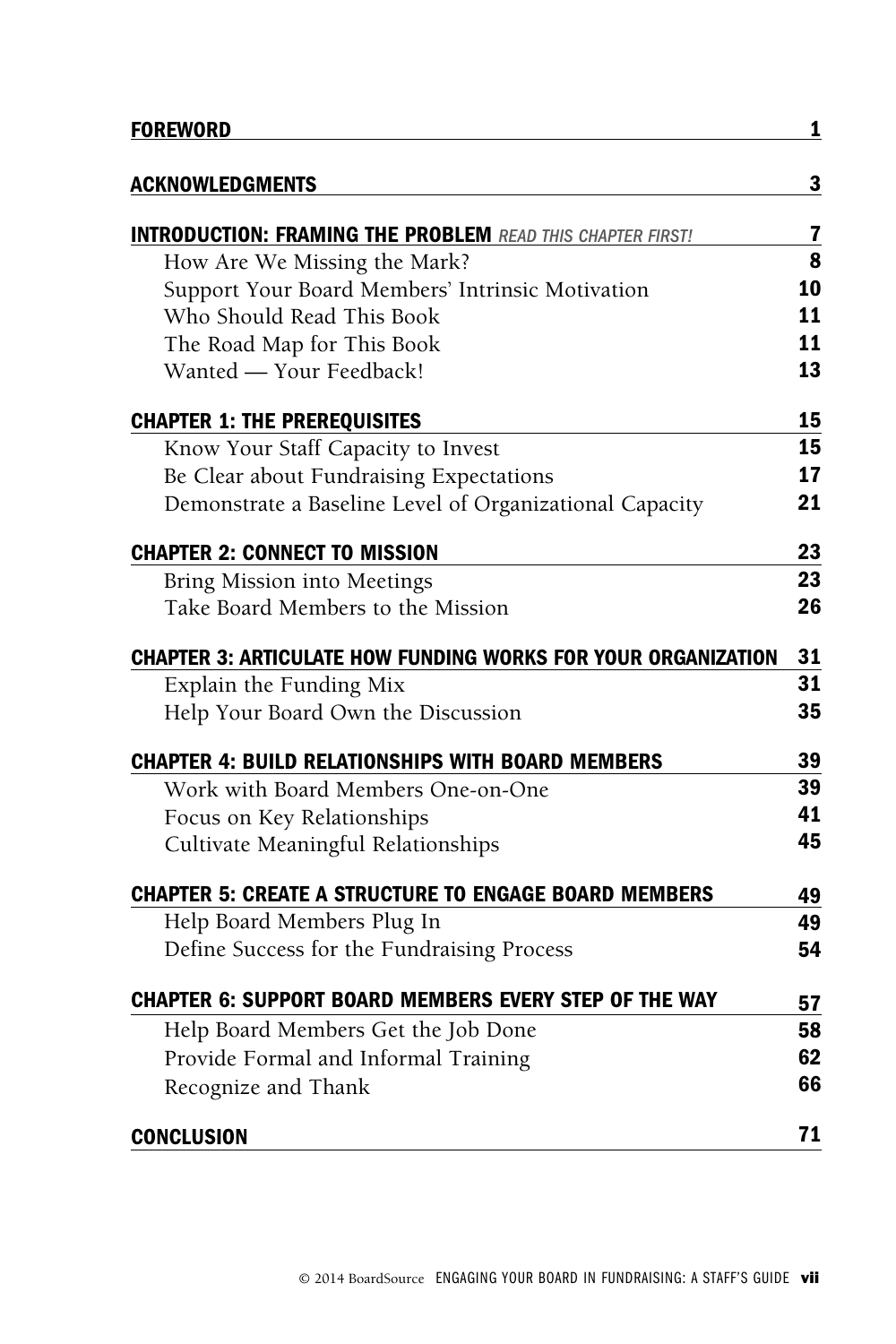| REFERENCES AND RECOMMENDED READING                               | 73 |
|------------------------------------------------------------------|----|
| APPENDIX: BOARD FUNDRAISING TOOLBOX                              | 75 |
| Board Member Participation in Fund Development at XYZ            |    |
| Organization                                                     | 76 |
| New Board Member Get-to-Know-You Questions                       | 78 |
| Roles that Board Members Can Play in the Fundraising Process     | 79 |
| Examples of Social and Volunteer Opportunities for Board Members | 82 |
| Board Member Network List                                        | 84 |
| Board Member E-mail Invitation Template                          | 85 |
| Engaging Board Members in Thanking Donors                        | 86 |
| <b>ENDNOTES</b>                                                  |    |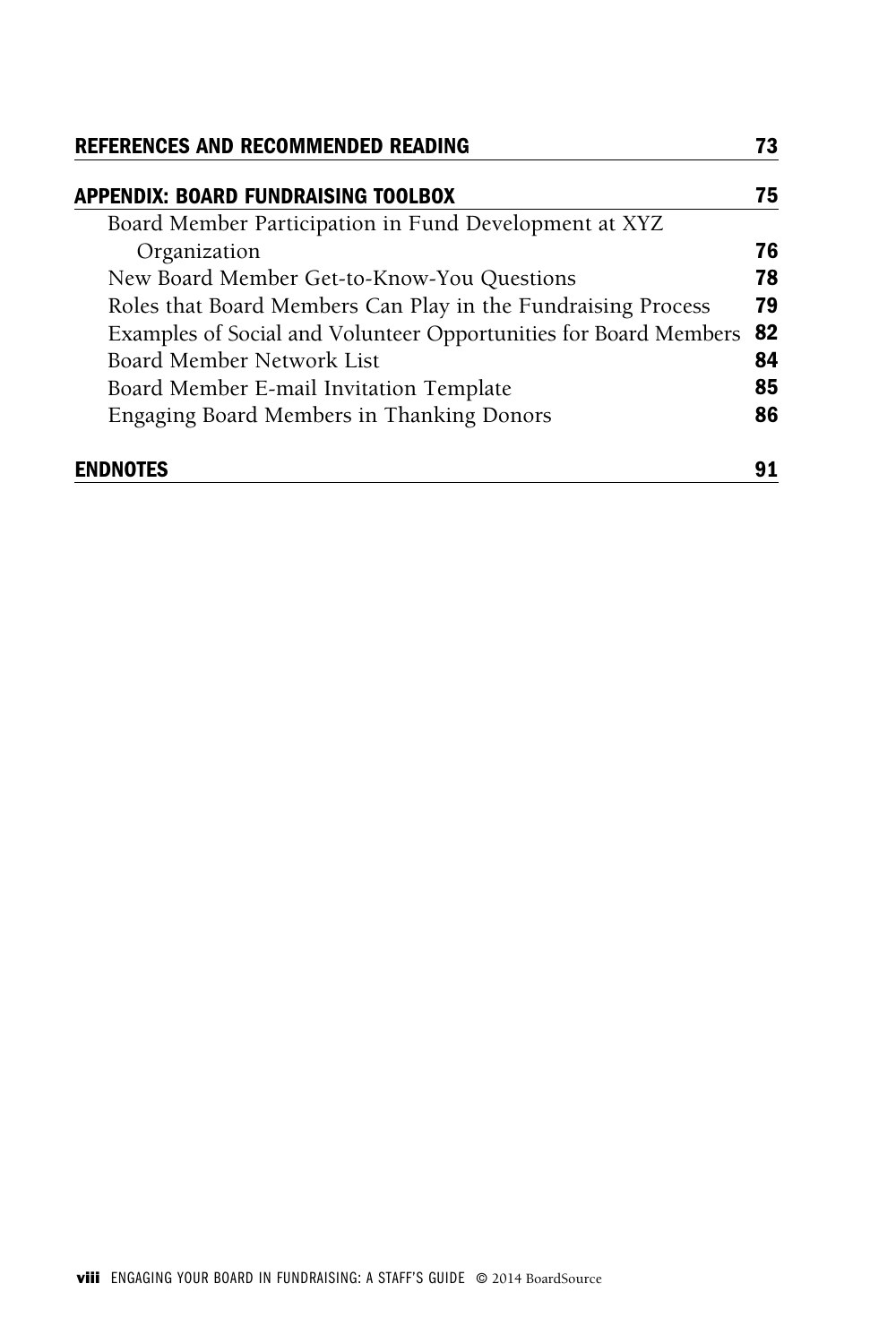# FOREWoRD

The challenges that organizations face in securing the resources they need to succeed are well documented. Many organizations are teetering on the edge of failure, and many more are forced to forgo advances in their programs or services due to a lack of resources.

At BoardSource, we often hear the frustration and angst from chief executives who are facing these tough realities. Said one chief executive participating in the 2010 *BoardSource Nonprofit Governance Index*, "I am so busy writing grants and trying to raise the money to pay the mortgage and keep the doors open that I don't have time to get out and develop relationships, cultivate donors, etc. The board has got to become more involved and committed to its fiscal responsibility."

This connection between executive angst around fundraising results and frustration with board fundraising performance is real. According to a 2013 report from CompassPoint and the Evelyn & Walter Haas, Jr. Fund, *Underdeveloped: A National Study of Challenges Facing Nonprofit Fundraising,* 75 percent of all executives say that board member engagement in fundraising is "insufficient," with 17 percent of executives indicating that their boards have no involvement in fundraising at all.

BoardSource's 2012 *Nonprofit Governance Index* indicated that fundraising is the lowest ranked area of board performance, with only 5 percent of all chief executives assigning their boards an "A" and 75 percent giving their boards a "C" or below. And, underscoring the frustration around board participation in fundraising, 40 percent of CEOs report that their boards "rely mostly on the CEO and staff" to fundraise, despite the fact that 75 percent of CEOs report that "expectations related to fundraising are clearly explained during recruitment."

But it's not just boards that are shouldering the blame when fundraising results are lackluster. According to *UnderDeveloped*, roughly a third of all executive directors are "lukewarm or dissatisfied" with the performance of their development directors. And, conversely, less than half of all development directors say that they have a strong fundraising partnership with the executive director, with 21 percent of all development directors characterizing the partnership as "weak" or "nonexistent."

The frustration between boards, executives, and development directors is understandable. If you're not getting the results that your organization needs, then it's reasonable to ask the question about whether or not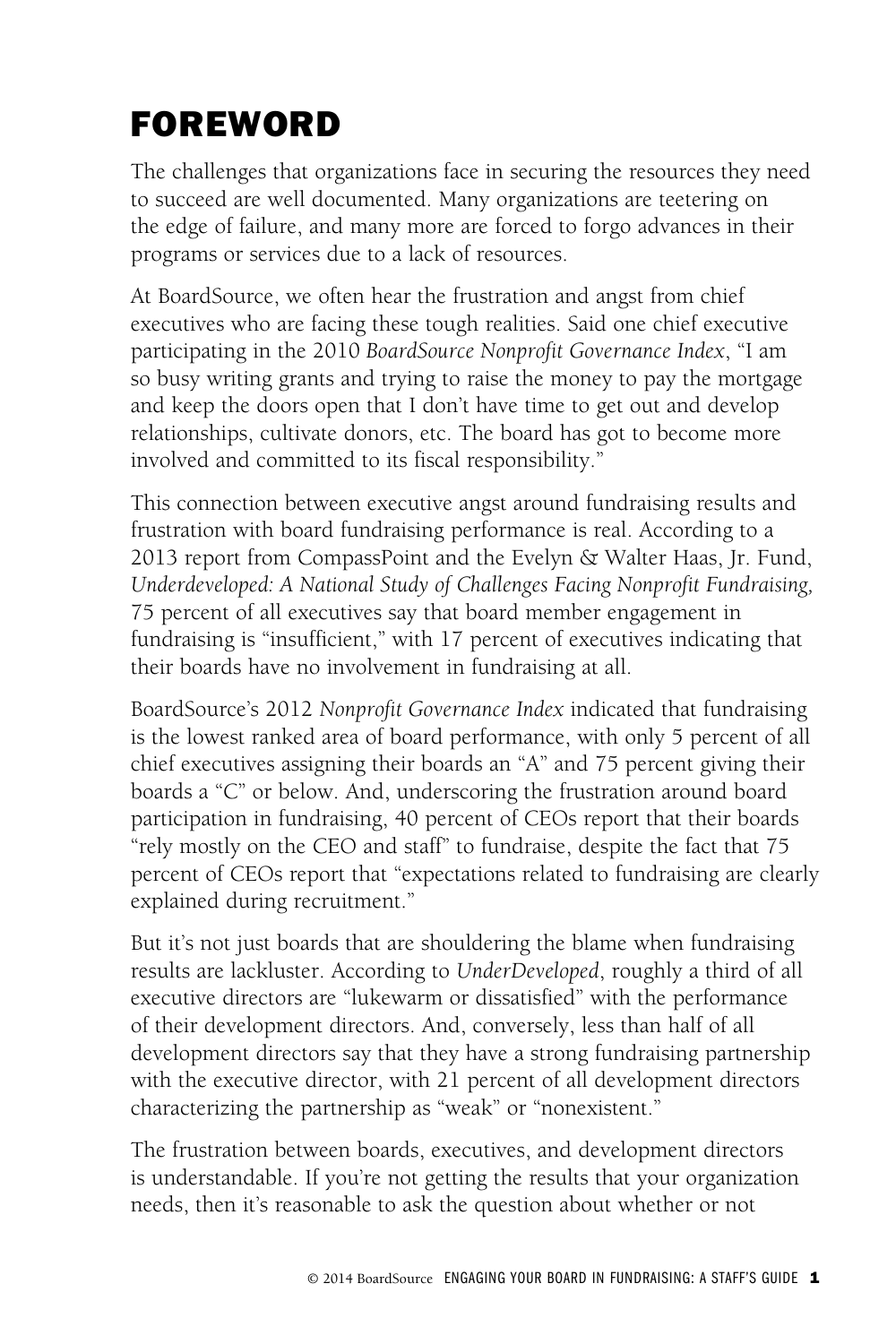you have the right people on board to deliver those results. But boards, executives, and development staff all too often get stuck in a blame game focused on determining whose responsibility it is to fundraise, instead of tackling the core issues that might enable them to achieve stronger results.

To move beyond blame requires courage and commitment, and a willingness on someone's part to take the first step. This book suggests that the staff has the opportunity — if not the responsibility — to take the lead. And it provides practical advice on how to take the first step, and the many steps after that.

It is our hope that this book — and the conversations that emerge around it — can provide a pathway out of the blame game toward a stronger, more productive fundraising partnership between your board and staff. One that unleashes the full fundraising potential of the board in a positive and affirming way, and that propels your organization forward in ways that are powerful and real.

Anne Wallestad President & CEO BoardSource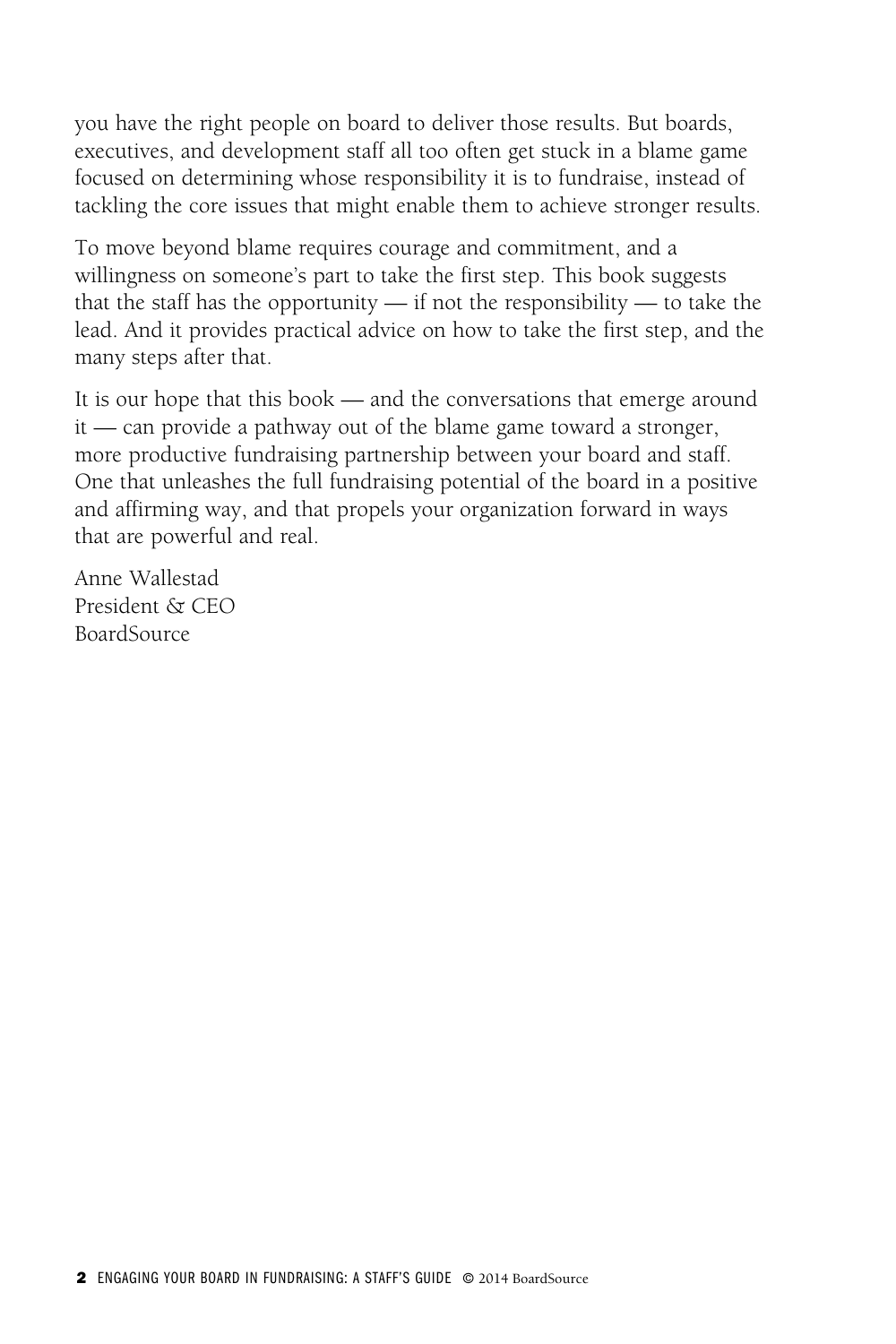# Acknowledgments

The idea for this book first surfaced a few years ago when an acquaintance of mine, who was an executive director for a small nonprofit, lamented that her board was not more involved in fundraising. She said to me, "I wish my board would be more involved in fundraising so that I won't have to be!" I found the comment surprising. Having worked with board members and fundraising for over 20 years myself, my immediate thought was, "If you are able to successfully involve your board members in fundraising, you will have more work to do, not less!"

From that time on, the idea for this book has been percolating. In the pages that follow, you will find a framework that focuses on the *staff's role*  in engaging your board in fundraising. It's based on my own experience and the insights of nearly 50 nonprofit practitioners and professionals, along with learnings from motivation research that I have applied to the fundraising area. And the results show reason for encouragement: Board member engagement in fundraising is NOT out of our hands — we as staff *can* make a difference!

I would like to thank the numerous individuals who made this book possible. First, my deep thanks to the terrific BoardSource team that saw the value of this topic, steered this project, and provided editorial review: Anne Wallestad, Rita Santelli, Danielle M. Henry, Anne Atwood Mead, and Outi Flynn. I would also like to thank everyone who provided input on content, editorial review, and recommendations for interview candidates: Marla Bobowick, Colleen Campbell Bozard, Elizabeth Costas, Ginna Goodenow, Karen Green, James Greenfield, Lea Harvey, Debbie Hechinger, Mark Hierholzer, Kathleen Rae King, Chuck Loring, Marci Bernstein Lu, Anne Maynard, Josh Mintz, Paula Morris, Rick Moyers, Char Mollison, Jane O'Connell, Julie Price, Susan Price, Maegan Scott, Robert Shalett, Paula Shoecraft, Larry Slesinger, Dave Sternberg, Don Tebbe, and Linda Wood. And a very special thanks to Kathleen Rae King for encouraging me to write this book in the first place, and my husband Russ for encouraging and assisting me along the way.

This book reflects the learnings and experience of the nearly 50 nonprofit leaders I interviewed. I am deeply grateful to all of them for sharing their insights with me as staff members, board members, consultants, and/or funders of nonprofits. Throughout the book you will see numerous examples, quotes, and stories from those interviewed. They make the advice in this book come to life.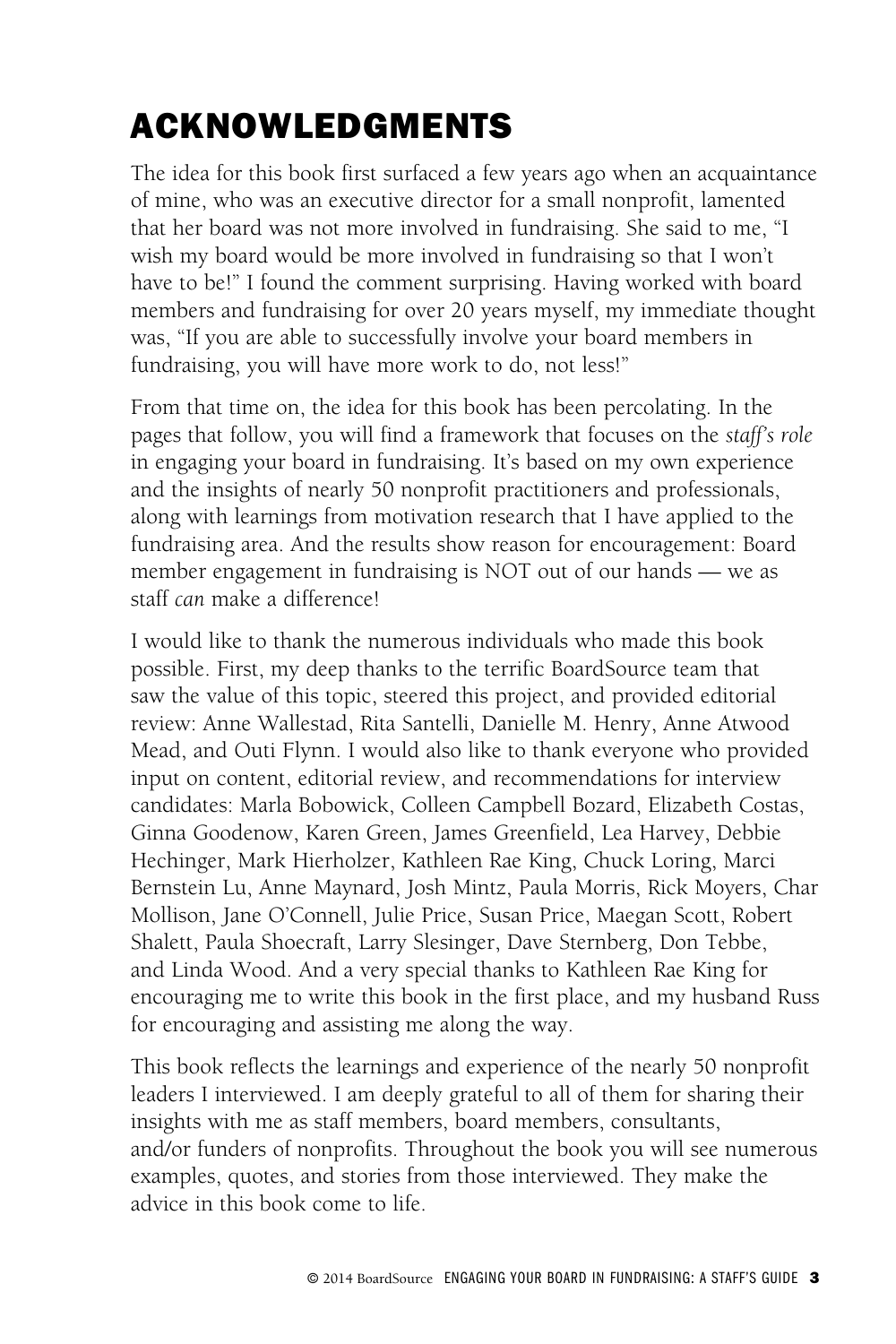My deep gratitude goes to all of those interviewed:

Hedrick Belin, President, Potomac Conservancy, Silver Spring, MD

Charlotte Berry, Board Member, United Way Association of South Carolina; Founding Member, Women in Philanthropy; former National Chairperson, Volunteers for the American Red Cross, Columbia, SC

Nicole Marie Boisvert, Director of External Relations, Good Shepherd Services, New York, NY

Lisa Brandeburg, Vice President, Communications and Development, Volunteers of America of North Louisiana, Shreveport, LA

Jim Cason, Associate Executive Secretary for Strategic Advocacy, Friends Committee on National Legislation, Washington, DC

Patricia Cornell, Director of Development, Food & Friends, Washington, DC

Elizabeth Costas, Executive Director, The Frances L. & Edwin L. Cummings Memorial Fund, New York, NY

Jen Cox, Director of Development, Taxpayers for Common Sense, Washington, DC

Matthew Downey, Program Director, Nonprofit Services, Johnson Center for Philanthropy, Grand Valley State University, Grand Rapids, MI

Jessica Favret, Director of Development, Cristo Rey Jesuit High School, Baltimore, MD

Betsy Garside, Managing Director, Garside Group, Washington, DC

Sara Gibson, Chief Development and Communications Officer, Miriam's Kitchen, Washington, DC

James M. Greenfield, Author and Fundraising Consultant, J.M. Greenfield & Associates, Lacey, WA

Lea Harvey, Vice President of Development, Resources for the Future, Washington, DC

Debbie Hechinger, Consultant, Jackson Hole, WY; Board Member, Grand Teton National Park Foundation, Jackson, WY; BoardSource Senior Governance Consultant

Mark Hierholzer, Consultant, Hierholzer Consulting, Richmond, VA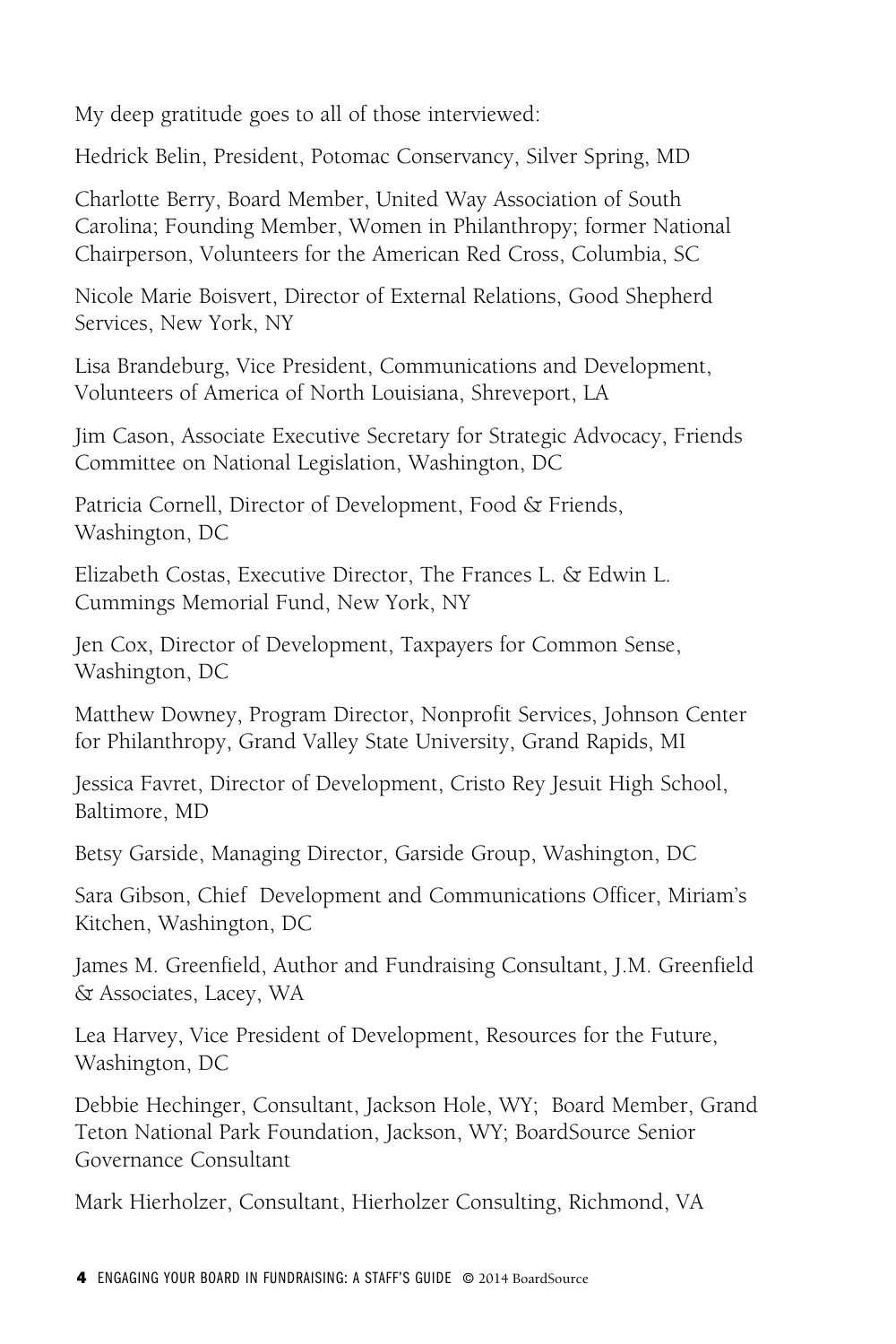Jennifer Hoffman, Deputy Director, Prince George's Child Resource Center, Largo, MD

Kathleen Rae King, former National Vice President for Development, Volunteers of America, Alexandria, VA

Sr. Paulette LoMonaco, Executive Director, Good Shepherd Services, New York, NY

Chuck Loring, Senior Partner, Loring, Sterling & Associates, Ft. Lauderdale, FL; BoardSource Senior Governance Consultant

Leslie Mattson, President, Grand Teton National Park Foundation, Jackson, WY

Daniel McQuaid, President & CEO, One OC (formerly Volunteer Center Orange County), Santa Ana, CA

Layli Miller-Muro, Executive Director, Tahirih Justice Center, Falls Church, VA

Amelia Montjoy, Vice President, Resource Development, Ocean Conservancy, Washington, DC

Paula Morris, Program Director, Flexible Leadership Awards Program, A Project of the Tides Center and the Evelyn & Walter Haas, Jr. Fund, San Francisco, CA

Amy Nakamoto, Executive Director, DC SCORES, Washington, DC

August Napoli, Jr., Deputy Director and Chief Advancement Officer, Cleveland Museum of Art, Cleveland, OH

Denise Nelson, Vice President, Resource Development, PENCIL, New York, NY

Jane O'Connell, President, Altman Foundation, New York, NY; Trustee and Treasurer, Museum of the City of New York; Board Member, VCG/ Governance Matters.

Heather Reynolds, President/CEO, Catholic Charities Ft. Worth, Ft. Worth, TX

Steve Richards, Board Chair, Sustainable Harvest International; Principal, Strategic Fundraising, Mount Desert, ME

Patrick Rooney, Associate Dean for Academic Affairs and Research, Indiana University Lilly Family School of Philanthropy, Indianapolis, IN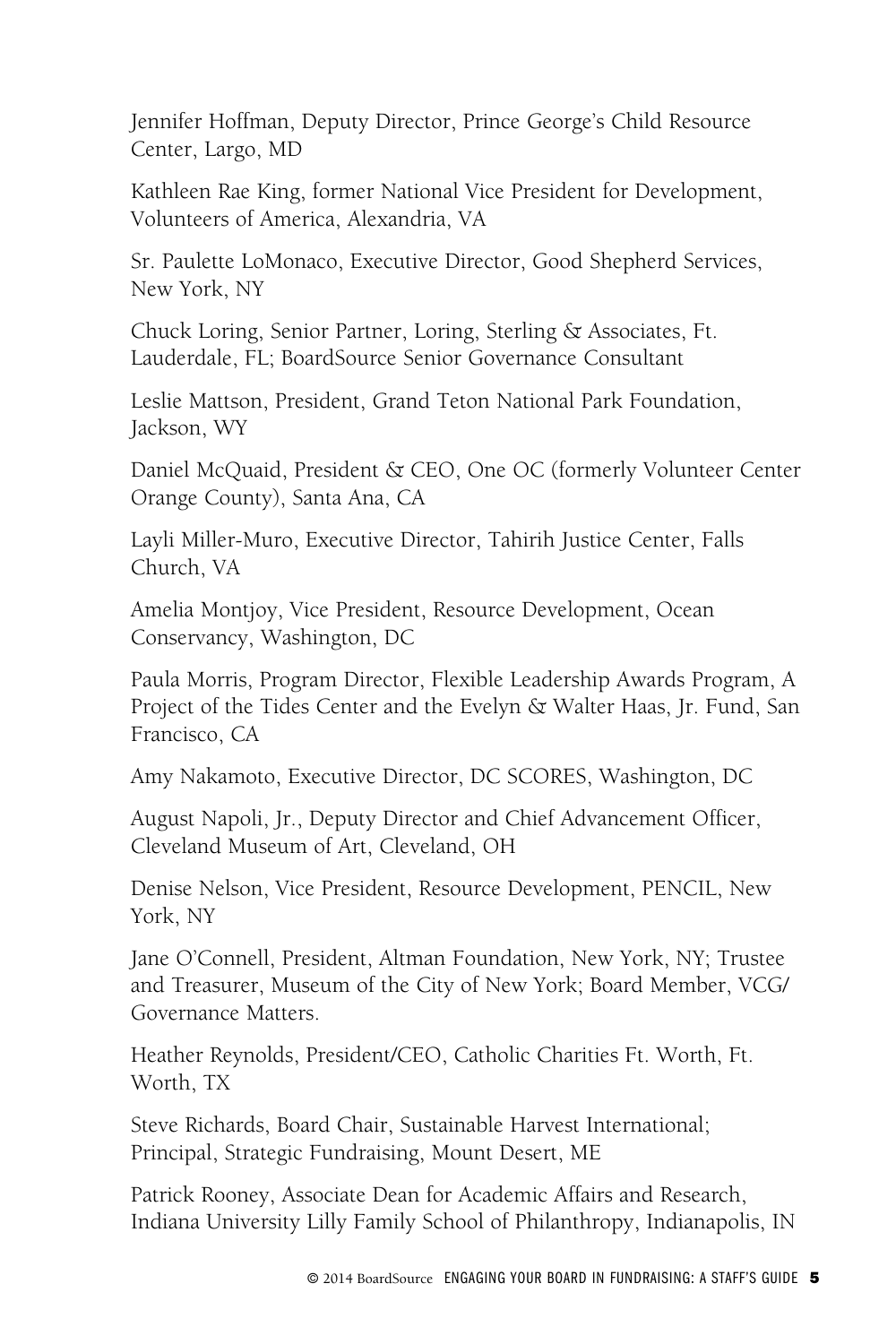David Rubenstein, Principal, Thoughtful Action Group, Washington, DC

Scott Schenkelberg, President & CEO, Miriam's Kitchen, Washington, DC

Craig Shniderman, Executive Director, Food & Friends, Washington, DC

Sharon Spira-Cushnir, Chief Operating Officer, St. Anne's, Los Angeles, CA; former President & Chief Executive Officer, Executive Service Corps of Southern California, Los Angeles, CA

Ken Strmiska, Vice President for Advancement, Strategy, and Innovation, Lakeland College, Sheboygan, WI

David Livington Styers, Director, Consulting Services, Center for Volunteer and Nonprofit Leadership, San Rafael, CA; BoardSource Senior Governance Consultant

Joseph T.N. Suarez, CFRE, Executive Advisor, Community Partnerships, Booz Allen Hamilton, Rockville, MD

Rev. John W. Swope, S.J., President, Cristo Rey Jesuit High School, Baltimore, MD

Kelly Updike, Executive Director, Embassy Theatre, Ft. Wayne, IN

Nancy Wackstein, Executive Director, United Neighborhood Houses, New York, NY

Carol Weisman, President, Board Builders, St. Louis, MO; Board President, Friends of the Children's Eternal Rainforest, Costa Rica; Board Member, Trailnet, St. Louis, MO

John Westfall-Kwong, Director of Development, Lambda Legal, New York, NY

E. Carlton "Buddy" Wilton, Jr., Philanthropist and Board Member (multiple organizations), Ketchum, ID

Marti Worshtil, Executive Director, Prince George's Child Resource Center, Largo, MD

Ilir Zherka, Executive Director, National Conference on Citizenship, Washington, DC

Jessica Ziegler, Director of Development, United Neighborhood Houses, New York, NY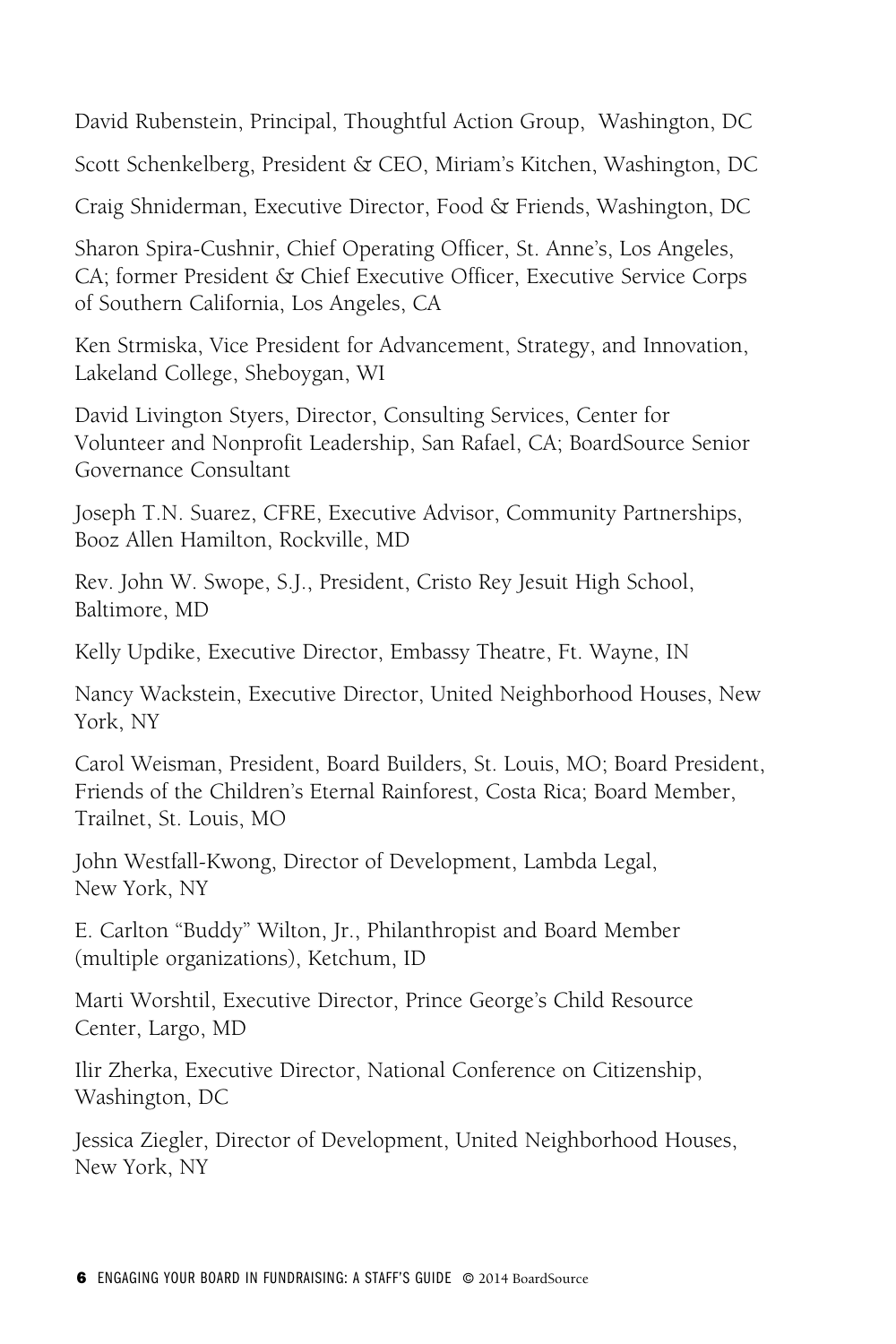# *Introduction:*  Framing the Problem

#### Read This Chapter First!

"I can't get my board to fundraise!" If you've thought that lately, then this book is for you!

And you are not alone. Studies show that board member participation in fundraising is considered to be inadequate by executive directors and board members alike (see sidebar at right).

When seeking solutions to address this issue, many fundraisers start by asking the question, "What are the barriers that keep board members away from fundraising?" Certainly this is a very good question to ask. Some board members do not feel comfortable asking their friends or colleagues for a financial contribution to their organization, or they may worry about reciprocity. Others have mistaken notions of fundraising; they see it as "coldcalling" or "arm-twisting," and only about "asking for money."

While it's helpful to examine the barriers for board members, I suggest that it's not the only question to ask. It's equally important to look at what is keeping *staff members* from being more successful at engaging board members in fundraising. Of course, the end result is still the same board members more motivated and ready to raise funds to advance our

#### *SPOTLIGHT ON FINDINGS*

#### Surveys Show Lackluster Board Engagement in Fundraising

Recent studies show that involving board members in fundraising continues to be a challenge for many nonprofits. In the 2012 *BoardSource Nonprofit Governance Index,* a substantial number of chief executives — 40 percent reported that their board members are reluctant to participate in fundraising. In addition, 'fundraising' was the lowest scoring area of performance among the board's basic responsibilities — a ranking that has been constant in the 20 years of the survey.

In the study, *UnderDeveloped: A National Study of Challenges Facing Nonprofit Fundraising,* released in 2013, 75 percent of executive directors called board engagement in fundraising "insufficient" and 17 percent reported no board involvement in fundraising at all.

Even board members rate their fundraising performance to be lackluster. In research conducted for her 2012 book, *Donor Centered Leadership*, Penelope Burk found that board members gave themselves collectively a 4.7 on a 7-point scale to this statement: "My board makes a significant contribution to the bottom line through fundraising" (on the 7-point scale, a score of 5.2 or higher was considered marginally effective; a score of 5.7 was considered very effective).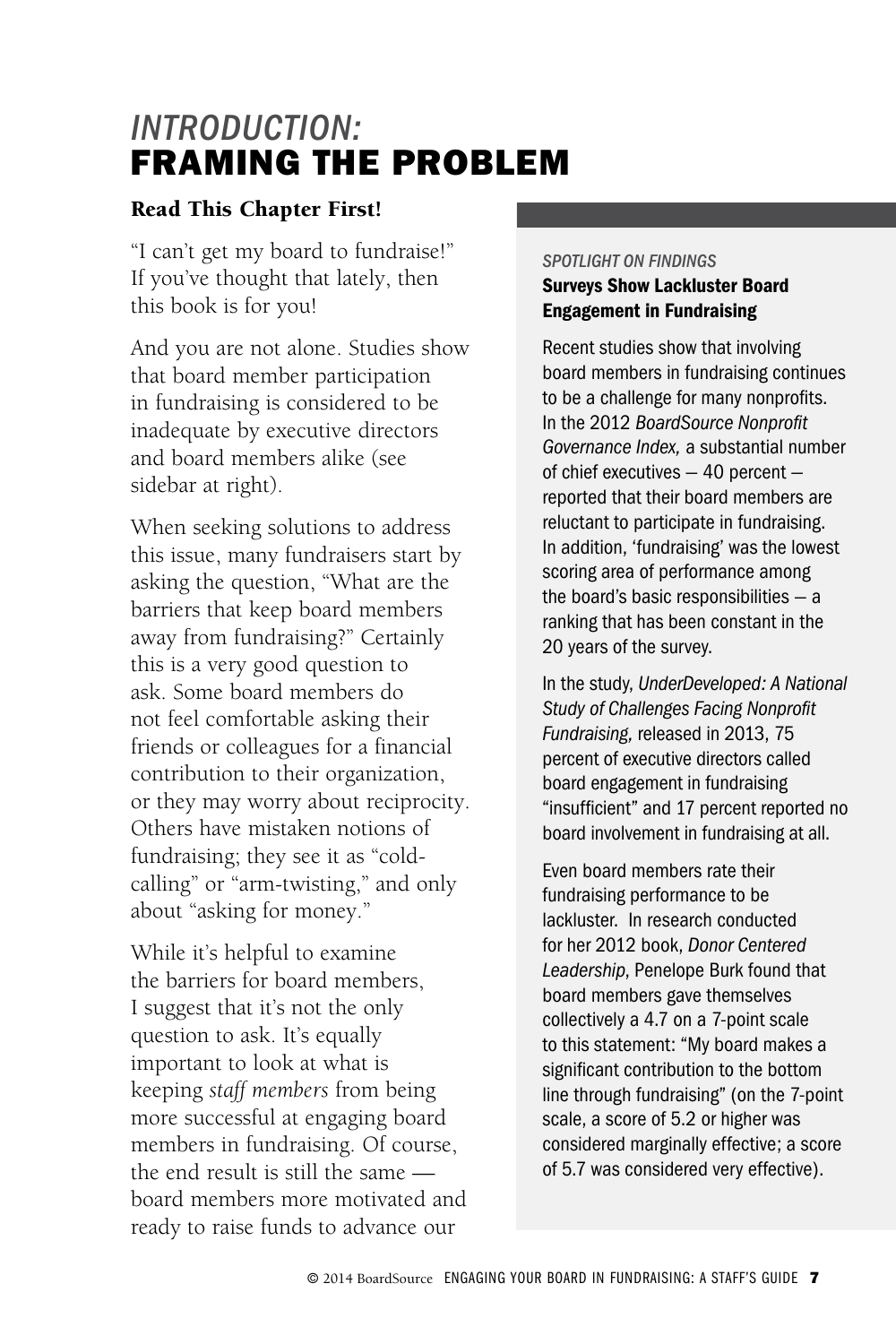missions. But the path to success depends to a large extent on the *staff members* who support, guide, and engage the board.

Make no mistake — participation in fundraising is part of a board's core responsibility of ensuring adequate resources to advance the organization's mission. But it is the staff's responsibility to inform, engage, train, facilitate, and support board members in undertaking activities that will advance the fundraising program on behalf of the nonprofit. With our in-depth knowledge of the organization and fundraising, we are best positioned to create an encouraging environment that supports board member involvement.

So what are the barriers that keep us as staff from being more successful in engaging board members to fundraise? And how can we increase our chances for success?

# How Are We Missing the Mark?

The executive directors and development directors interviewed for this book identified a number of reasons why we as staff sometimes miss the mark when it comes to engaging our board members in fundraising. Perhaps you will relate with one or more of the sentiments below:

- • **We forget that board members are volunteers.** Board members have busy lives — most have professional jobs, families, and other civic and volunteer obligations. They do not live in the day-to-day reality of our nonprofit organizations the way we do. When we forget this, we don't provide adequate context and background on issues, and we don't reinforce the connection to the mission that board members need on a regular basis to keep them engaged and motivated. Staff also overestimates what board members know about their organizations, and we underestimate how much support and assistance board members need to be successful in fundraising.
- • **We are waiting for board members to mobilize themselves and take the initiative around fundraising.** Most board members don't join the board with the express purpose of fundraising. And board members who are uncomfortable with the notion of fundraising are unlikely to step up on their own. More importantly, in most organizations with professional staff, fundraising is a *staff-led* function that board members assist with, so board members depend on us to mobilize them and give them guidance — respectfully and with a deft touch.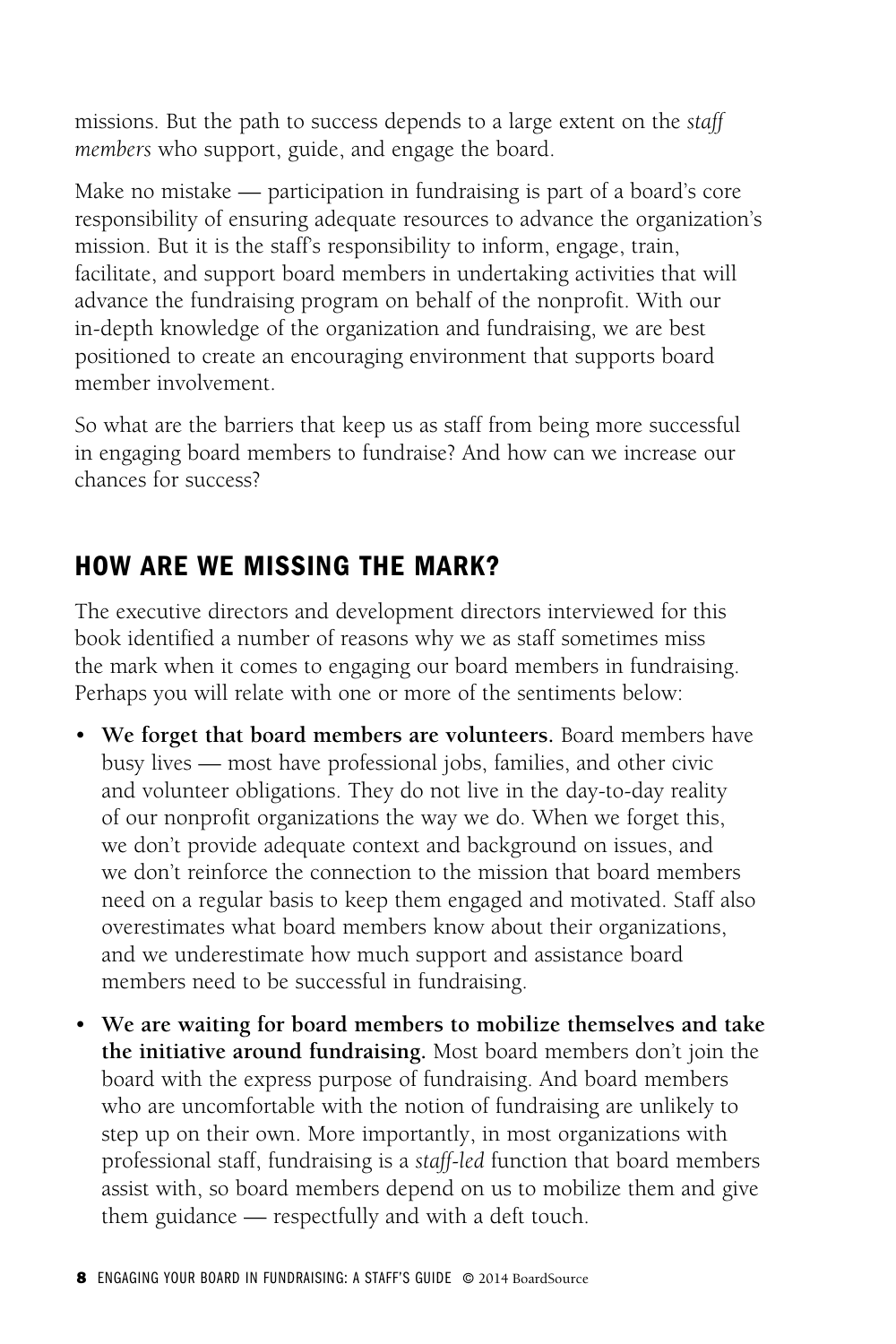- • **We don't set clear expectations about fundraising with individuals before they join the board.** Some nonprofit leaders are reluctant, even nervous, about having the "fundraising conversation" with a prospective board member, so they gloss over the topic instead of being crystal clear about expectations. Other times, the conversation centers around the personal giving of board members with little to no attention paid to how board members are expected to be involved in the rest of the fundraising process. When we do talk about the fundraising process, we keep it vague by simply saying, "board members are expected to assist with fundraising," without explaining what that means.
- • **We start the conversation about fundraising at the wrong place and at the wrong time.** We often introduce the topic of fundraising to our board by announcing a training session for board members, or by setting out how we expect them to play a role in the annual campaign. From the board member's perspective, this is not the way or place to begin. Rather, we need to explain the need, provide context, clarify roles, and build consensus so that there is a common understanding about why the organization is reaching out to the board around fundraising at this time.
- • **We use a "one-size-fits-all" approach.** Not all board members can or will engage in fundraising activities in the same way. Some board members may turn out to be fantastic solicitors of gifts, but some will be better deployed in activities that do not involve asking. And if your board has traditionally not been very engaged in fundraising, the process of getting them involved may take some time. Staff members who rely on a "one-size-fits-all" approach, and who expect board engagement to be a relatively quick process, are likely to become frustrated and will frustrate board members as well.
- We don't know how to "manage up." Supporting and managing board member participation requires the tricky skill of "managing up," that is, managing someone in a position of higher authority. The inverse power relationship can make it difficult for staff to manage board members, especially if the board member is being asked to do something (such as fundraising) that she does not want to do and may resist.

Quite a formidable list — no wonder this is so hard!

Difficult, yes. But not impossible.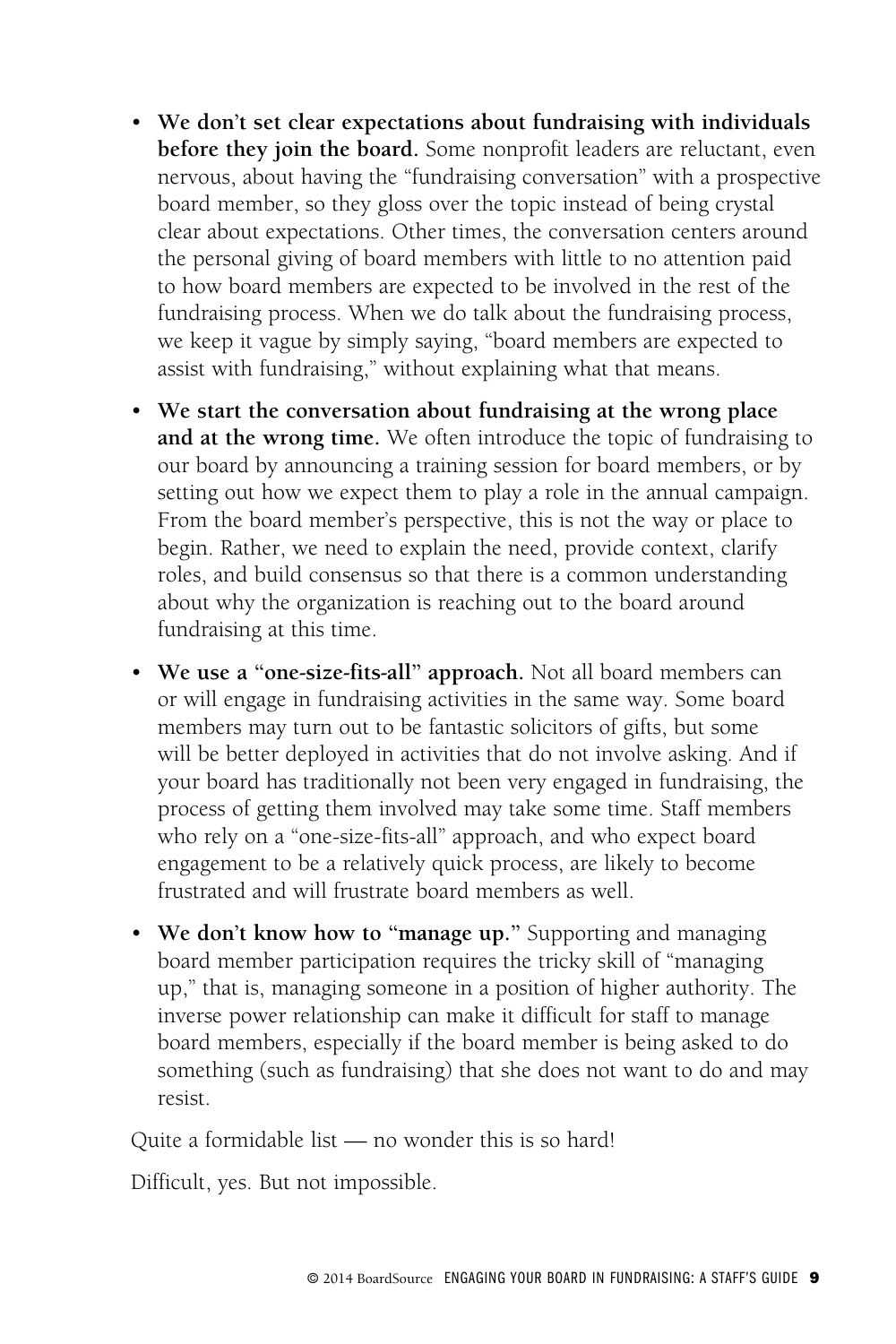# Support Your Board Members' Intrinsic Motivation

A pivotal insight that can help us work more effectively with our board members can be found in new thinking about human motivation. When you hear the word "motivation," what comes to mind? Perhaps a coach giving his team a pep talk before the big game? Or a company setting up incentive bonuses for superior employee performance? That's what is called "extrinsic motivation" — words and actions from one person that are intended to motivate another person to take action.

But as it turns out, *extrinsic* motivation is not as effective as *intrinsic* motivation — motivation that comes from *within* a person. Leading researchers in human motivation<sup>i</sup> have discovered that intrinsic, or selfmotivation, is much more effective in influencing behavior.

How can we leverage this to our advantage when engaging board members in fundraising?

First, we can set aside the traditional notion that our task is to "motivate our board members." It's no longer that relevant. Here is the more important question: How can we set up the conditions in which board members will motivate themselves? This is not semantics; it's a game changer. When our framework is to "motivate the board," we might look for ways to "control," e.g., to make board members feel pressured to fundraise, and perhaps guilty if they don't. While pressure and guilt can work to motivate people in the short run, it is less successful in the long run. Here's the better way: adopt a style that affirms the board member's perspective and autonomy. This creates an environment that encourages self-motivation. In practice, this means

- building relationships with board members and listening openly to understand their interests, needs, and concerns. This will help us recognize their individual perspectives and appreciate what they can and want to offer to the organization
- providing opportunities for board members to connect with the mission of our organizations in a personal way
- taking the time to lay out the background and rationale of our fundraising program and the board's role in it
- inviting (rather than pressuring) board members to become involved in fundraising, and offering choices about what their participation can look like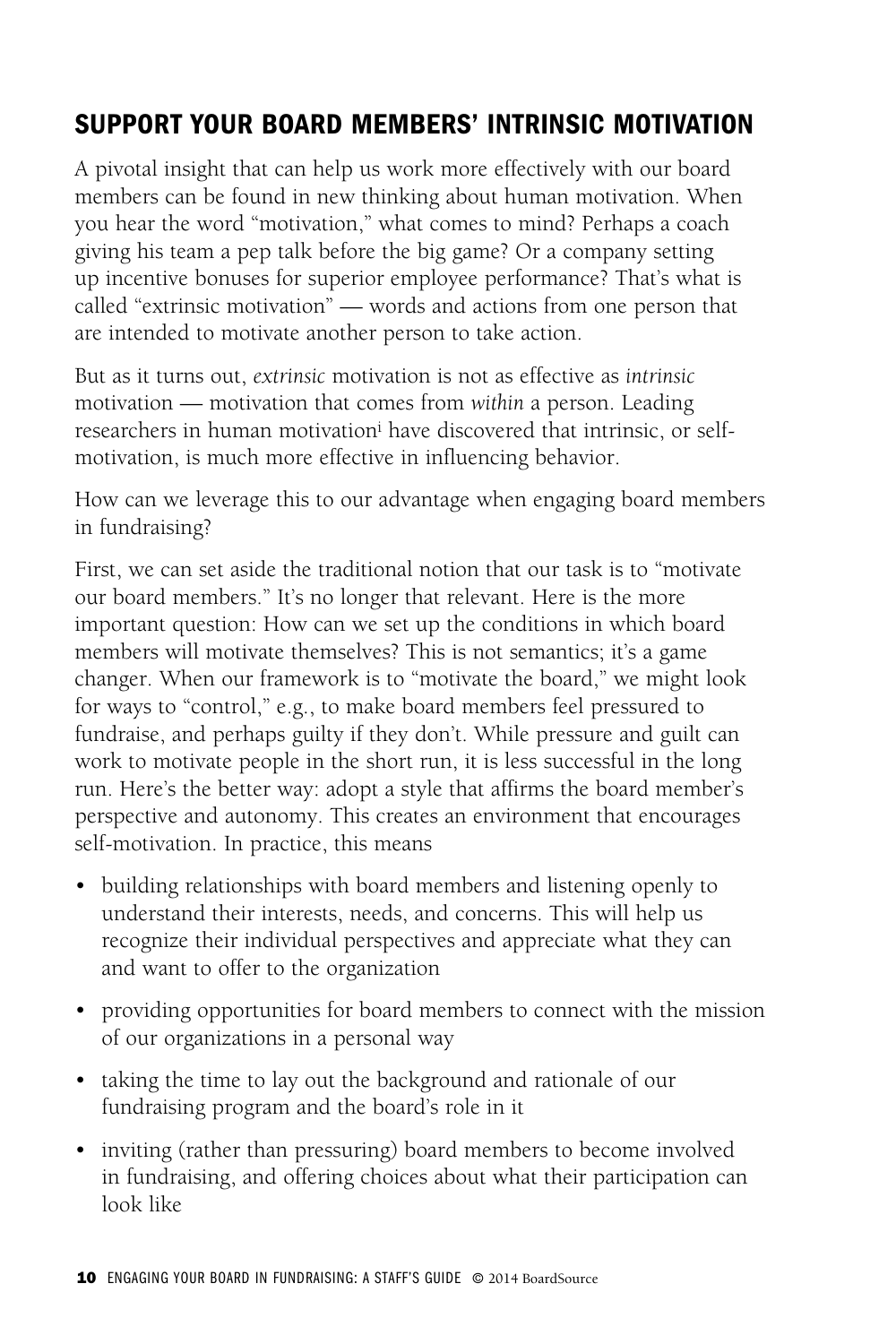• providing ongoing training, assistance, and support so board members can be successful at the fundraising activities in which they are engaged

The goal is for board members to engage in fundraising activities because *they themselves* see the value in it, have a commitment to it, and can be successful at it — not because we induce them to. Our role as staff is about facilitating that awareness and aspiration. We help board members see the value by engaging them in a conversation about the organization's strategy and future plans and the fundraising activities that support them. We help board members strengthen their commitment by providing opportunities to experience our programs and services in action, and to witness the changes that result. And we help board members be successful by managing the fundraising process and supporting their participation in it.

# Who Should Read This Book

This book is written for the nonprofit staff members who lead and manage the fundraising programs in their organizations. First and foremost, that's the executive director. Even in organizations with wellstaffed development departments, the executive director plays a critical role in providing leadership to the fundraising program and personally being involved in fundraising activities. In lock-step partnership with the executive director, and overseeing the fundraising program, is the development director. The executive director and development director are an important team, and the advice in this book is meant for them to use *together* to engage their board members in the fundraising program in a meaningful way. Board members also might find the book of interest, particularly those who are seeking to spur fundraising activity from their board colleagues. The board environment that I am advocating the staff to create can best be reinforced by the volunteer leadership.

# The Road Map for this Book

Drawing from scores of interviews with nonprofit leaders, this book presents a variety of tested ideas and practices for successfully engaging board members in fundraising. It's not just about doing more, it's also about doing things differently.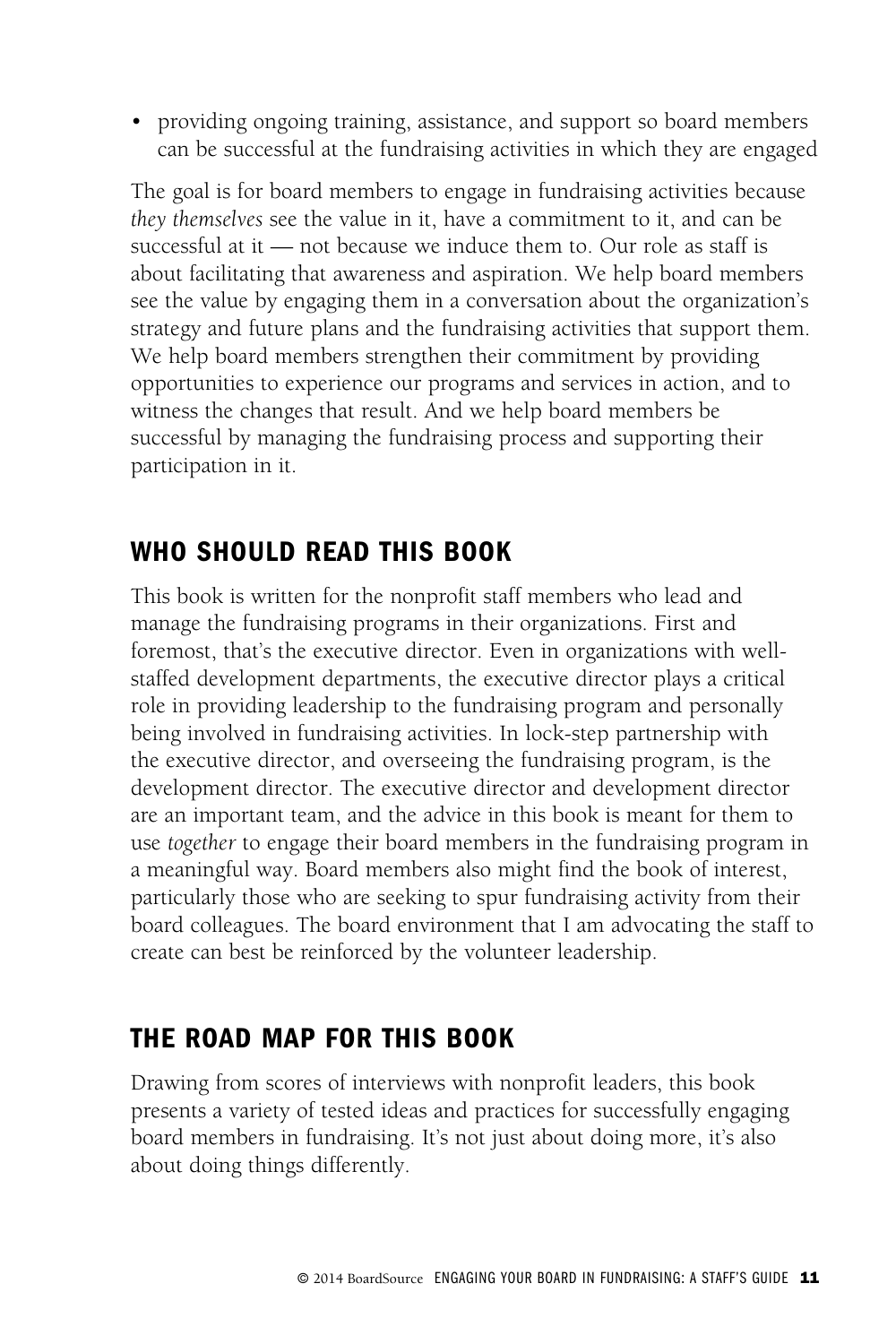## **Chapter 1 – The Prerequisites**

This chapter discusses issues that should be in place before you start to engage your board members in fundraising, such as

- knowing the staff capacity that you plan to invest in supporting your board
- ensuring that you are setting clear expectations about fundraising before individuals join the board
- attaining a baseline level of organizational capacity so that your board has a stable platform from which to engage in fundraising

*NOTE: IF YOU HAVE ALREADY ADDRESSED THESE ELEMENTS IN YOUR ORGANIZATION, SKIP THIS CHAPTER AND START AT CHAPTER 2*.

## **Chapter 2 – Connect to Mission**

This chapter addresses ways to energize board members by getting them excited about the mission of your organization, such as

- bringing mission moments into board meetings
- framing board discussions around mission
- taking board members to the mission

# **Chapter 3 – Articulate How Funding Works for Your Organization**

This chapter addresses how to establish the context for, and depth of, your organization's fundraising program so that board members can better understand both the big picture and how they can fit in. Topics covered include

- explaining the funding mix
- clarifying roles in the fundraising process
- helping board members own the discussion

### **Chapter 4 – Build Relationships with Board Members**

This chapter focuses on how to build relationships with board members, establish trust, and instill a sense of team. Topics covered include

- working with board members one-on-one
- focusing on key relationships
- • cultivating meaningful relationships

# **Chapter 5 – Create a Structure to Engage Board Members**

This chapter presents ideas and suggestions for how to create a structure to enable your board members to successfully engage in fundraising tasks, such as

12 ENGAGING YOUR BOARD IN FUNDRAISING: A STAFF'S GUIDE © 2014 BoardSource